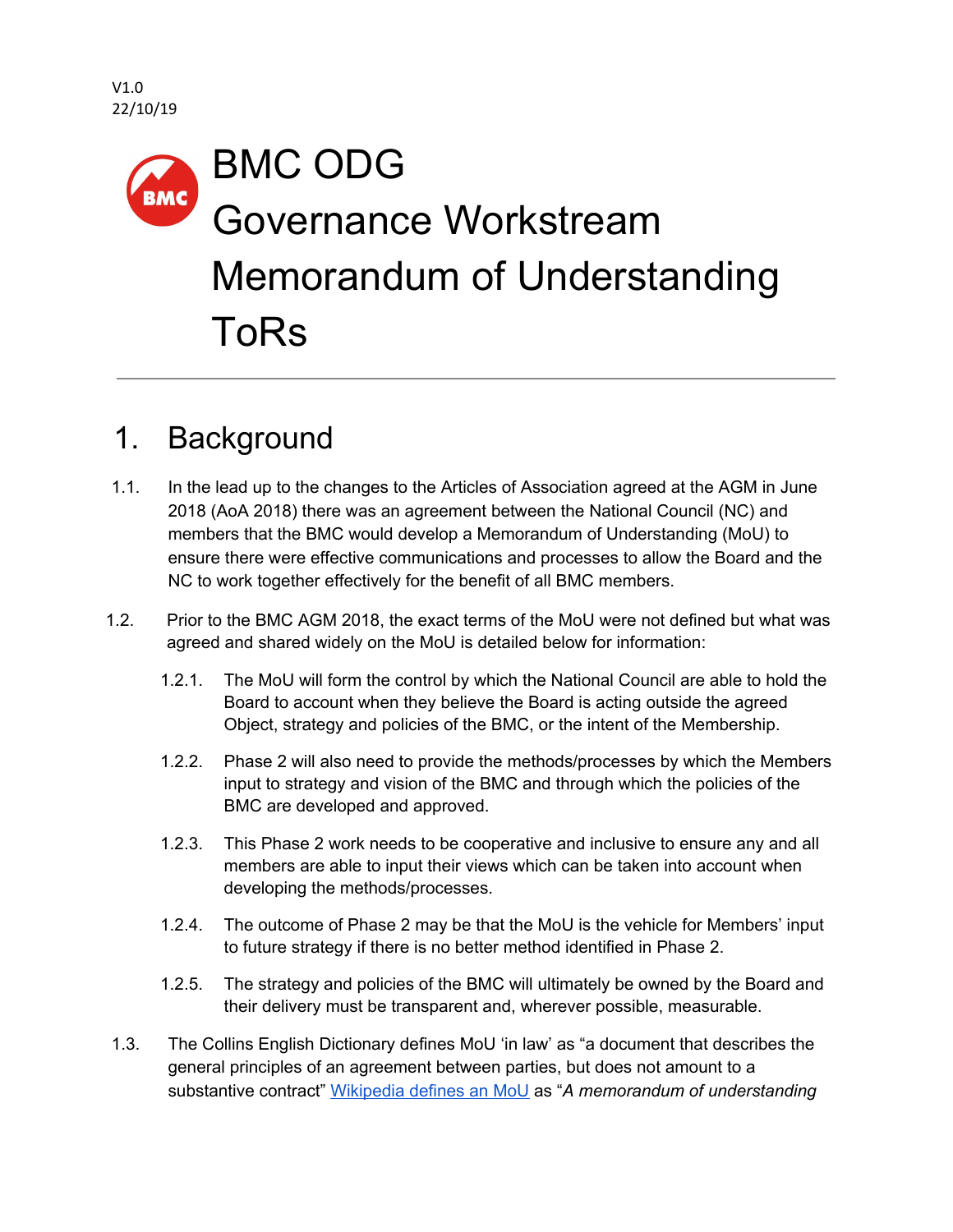*(MoU) is a type of agreement between two (bilateral) or more (multilateral) parties. It expresses a convergence of will between the parties, indicating an intended common line of action*". It is intended to use the principles of the second definition to ensure that the NC, in their role as members representatives, and the Board have a common purpose and 'line of action'. Where necessary it will detail the processes by which this common purpose is communicated, questioned and developed so that the Board and NC can undertake their roles and legal duties as defined in AoA 2018.

- 1.4. It is recognised that this work will be impacted by other work carried out by the Board and other ODG Workstream, such as R33, the new NC TORs and the Board TORs, and therefore regular dialogue will be necessary.
- 1.5. It is noted that the word 'policies' (para 1.2.5 above) has various interpretations. There will need to be distinction between BMC 'organisational' policy (for example where there is a clear legal or financial impact on the BMC), national policy (for example defining the overarching 'ethos' of the BMC) and local policy (for example specific local issues like the bolting of individual crags).
- 1.6. Board policy delegation is part of the Board governance section of the workstream plan (para 2.1, f), and the ODG workstream 6 (Policy) specifically aims to address the divide between organisational policy and local/area policy. The MoU will therefore not aim to define such policies but to facilitate the process by which the appropriate ownership is decided, with the intent being to devolve or delegate such policy ownership wherever appropriate.
- 1.7. Ultimately the MoU needs to work in conjunction with the Board and NC TORs to ensure that the two bodies work effectively to ensure the actions, ethics and behaviours of the BMC represents it's members needs and aspirations.

## 2. General Governance Workstream Principles

- 2.1. The ODG, and all its Workstreams and subgroups, will work under the general principles of:
	- 2.1.1. Transparency of operations
	- 2.1.2. Ongoing consultation and communications
	- 2.1.3. Roles to ODG and its sub groups recruited openly and transparently, on a skills basis
	- 2.1.4. Being broadly representative of the BMC membership, or relevant section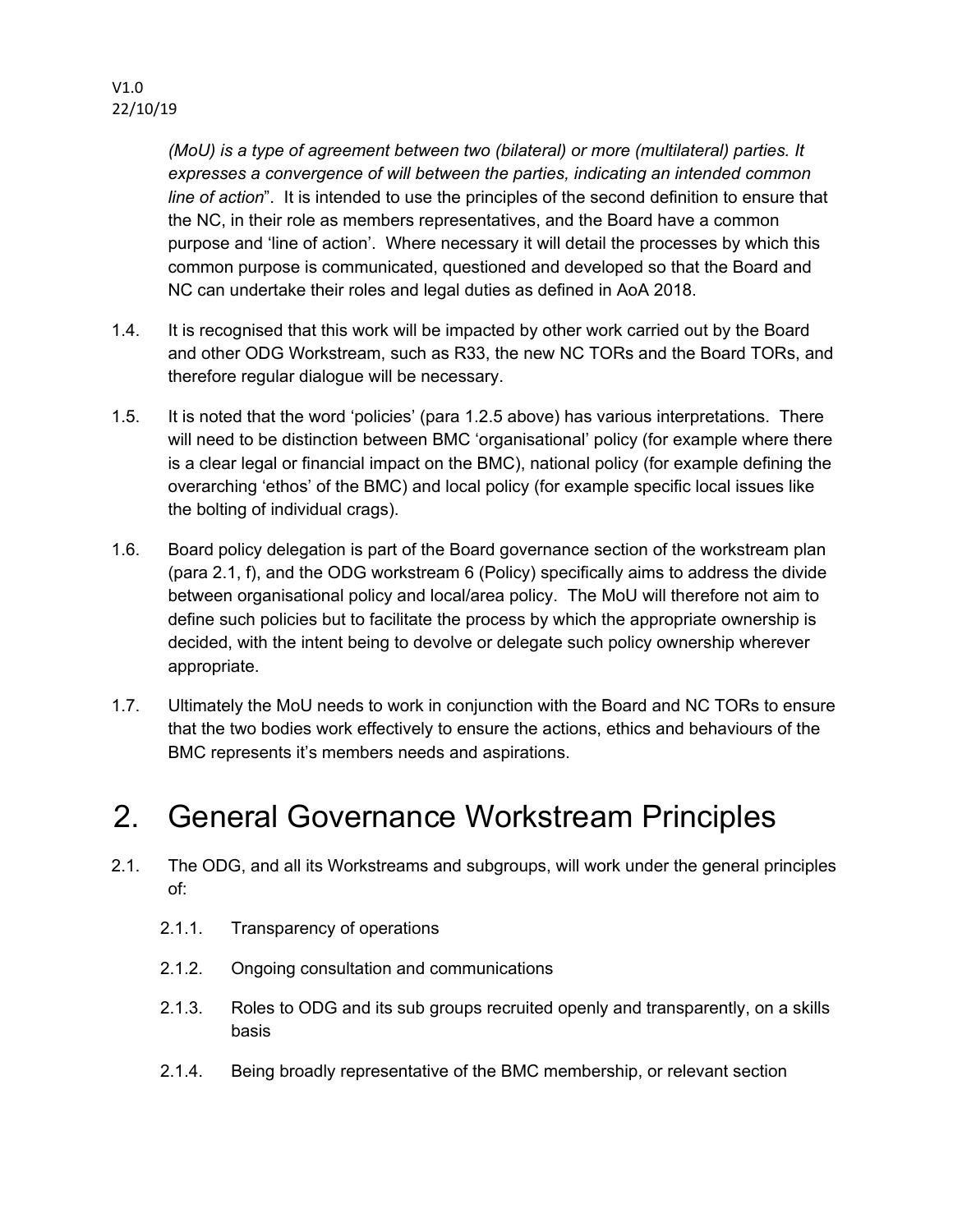V1.0 22/10/19

> 2.1.5. Making recommendations in line with the spirit of the ORG recommendations, as approved by the members at the AGM 2018

### 3. Aim and Scope

- 3.1. The aim of this working group is to develop a draft MoU that is acceptable to the two signatories (Board Chair and President; in their roles of chairs of the Board and NC) and clearly allows members to understand how the NC are able have an effective role on their behalf in influencing the Board.
- 3.2. The MoU should be an agreement on the way in which the two parties want to work, for mutual benefit, focussing on ways of cooperation and communication, rather than focusing on differences.
- 3.3. There are a number of existing, and developing, processes that define the relationship between the Board and NC. These are:
	- 3.3.1. AoA 2018, specifically
		- 3.3.1.1. Articles 11.5 and 12.2; the process by which NC may call a General Meeting
		- 3.3.1.2. Article 17.2 and Schedule 1; Reserved Matters
		- 3.3.1.3. Article 19.3.2; NC representation on the Board
		- 3.3.1.4. Article 23.14; the requirement to make available to NC redacted Board minutes
	- 3.3.2. The NC TORs and processes; under development by R33 Working Group and due before 2019 AGM.
- 3.4. The MoU is not intended to replace or supersede these processes, nor should it create conflict or ambiguity with the articles of association.
- 3.5. The MoU should accurately reflect the role of both parties, as per each party's terms of reference.
- 3.6. While the MoU must provide a framework for resolution when the standard processes don't work, it must not be overly bureaucratic, but must foster cooperative engagement which can evolve with the BMC. It should create reassurance to all parties that their interests are being addressed.
- 3.7. It is not expected that this work will result in a rewrite of any elements of AoA 2018.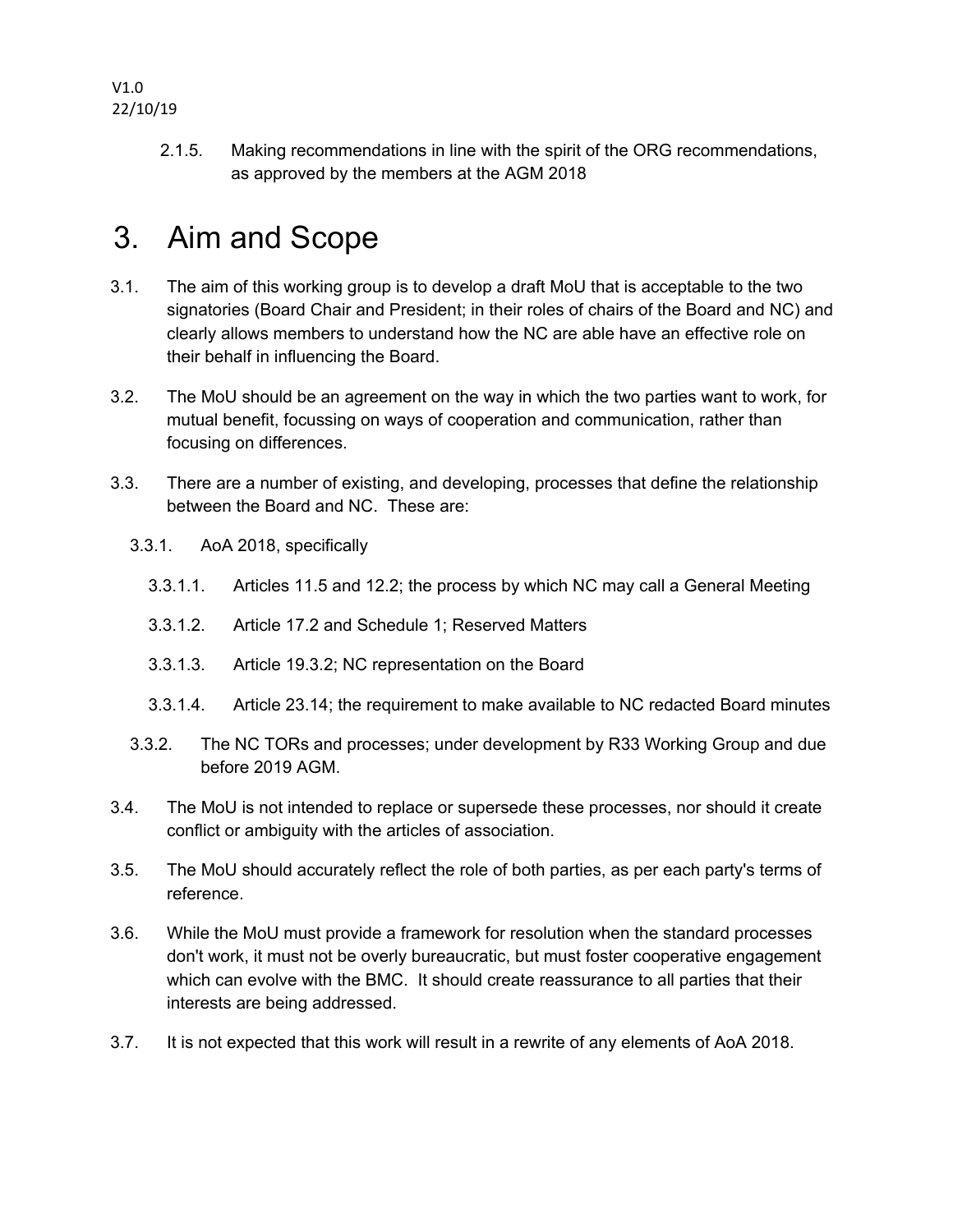V1.0 22/10/19

#### 4. Objectives

4.1. To develop an MoU and undertake sufficient consultation to meet the aim.

### 5. Constitution of this working group

- 5.1. The workstream will be primarily delivered by:
	- 5.1.1. Andy Syme NC Member;
	- 5.1.2. Carl Spencer NC Member;
	- 5.1.3. Roger Fanner Board and NC Member;
	- 5.1.4. Jonathan White BMC Independent Member; and
	- 5.1.5. Roger Murray ODG Independent Member

#### 6. Roles and Responsibilities

#### 6.1. **ODG**

- 6.1.1. To engage with the work stream to ensure that the work carried out is in line with the overall thinking of ODG
- 6.1.2. To act as a conduit of ideas in order to inform the Board and CEO of potential issues or clarification requirements
- 6.1.3. To provide guidance and support on work carried out from other work streams or sub groups
- 6.1.4. To bring together the work of the sub groups and work streams into a coherent package of changes in order to discuss with the Board or NC as appropriate.

#### 6.2. **Workstream Lead - Andy Syme**

- 6.2.1. To ensure that spirit of the ORG recommendations is fulfilled in the recommendations and documentations produced
- 6.2.2. To attend meetings (face to face or via skype) to work with any Working Groups, and to keep the ODG up to date on progress and next steps
- 6.2.3. Work with the Project manager to agree deadlines to meet the BMC Board, NC and area meeting schedules